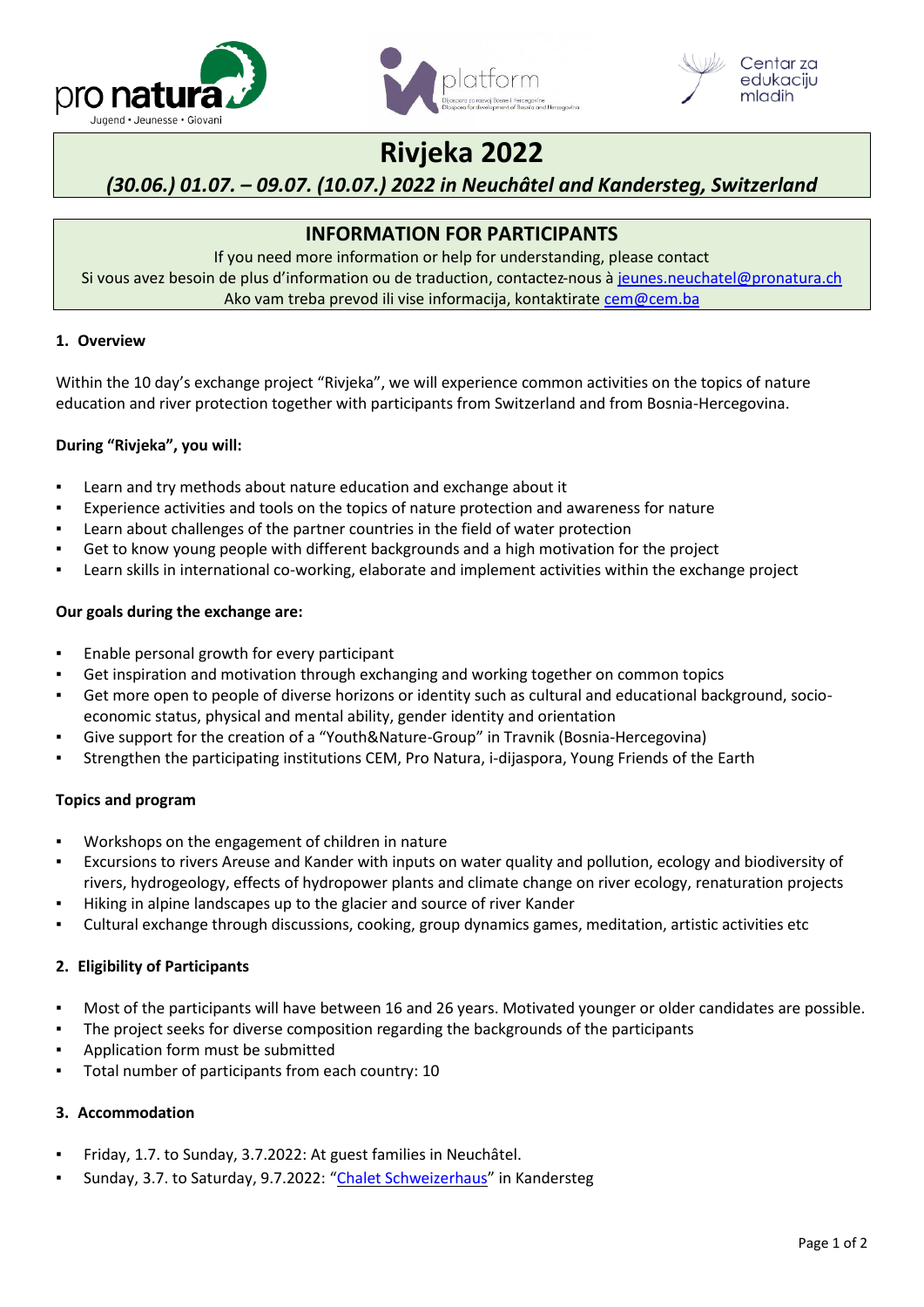





#### **4. Travel**

Travel arrangements are prepared by Rivjeka Organisation team. Details, schedules and meeting-points will be communicated in month of June.

#### **Bosnia-Herzegovina - Switzerland**

Departure from Bosnia-Herzegovina on Thirsday, 30.06.2022, arrival in Switzerland (Neuchâtel) on Friday, 01.07.2022

#### **Switzerland - Bosnia-Herzegovina**

Departure from Switzerland on Saturday, 09.07.2022, arrival to Bosnia-Herzegovina on Sunday, 10.07.2022

#### **Travel within Switzerland**

Travel by train: Neuchâtel-Kandersteg (2 hours) on Sunday, 3.7.2022, Kandersteg-Neuchâtel (2 hours) on Saturday, 9.7.2022, short rides for excursions by train or public bus.

#### **2. Language**

The official language during the exchange project is English. If needed, translation is guaranteed. Please contact us if you think that you need some help for understanding.

#### **3. Costs**

No participation fee is demanded. With your agreement on engagement during the whole project, transport, accommodation and food is covered by the project. Extra spendings have to be covered by the participants.

#### **4. Insurances and passport**

- Health Insurance: You need a health insurance that covers your stay in Switzerland
- Passport: For bosnian participants: you need a valid passport (date of validity: min December 2022)
- **•** COVID: Since 2<sup>nd</sup> of may, there are no COVID restrictions regarding entry into Switzerland. The organization team will regularly inform participants about changes of the epidemiological situation and possible restrictions or rules. If COVID-situation will worsen, it is possible that vaccination will be required.

#### **8. Partner organizations**

Pro Natura, i-dijaspora and Center for youth education CEM are partner organizations and support the project. Main financial support is ensured by Movetia.

#### **5. Agreement on behaviour**

A common agreement on behaviour and rules will be discussed in the very beginning of the project and a common charta will be elaborated and approved based on mutual respect, support and sharing of the daily chores. **Alcohol, smoking or drugs are not tolerated during the whole project.**

#### **6. Application**

#### **Application documents**

- Completely filled Application form
- For Bosnian applicants: copy of ID card or passport

#### **Application deadline: From 1. to 15th of may 2022**

Your application will be reviewed by the organization team and you'll get a confirmation of your participation until latest end of may. If places will still be available, application beyond the deadline may be possible.